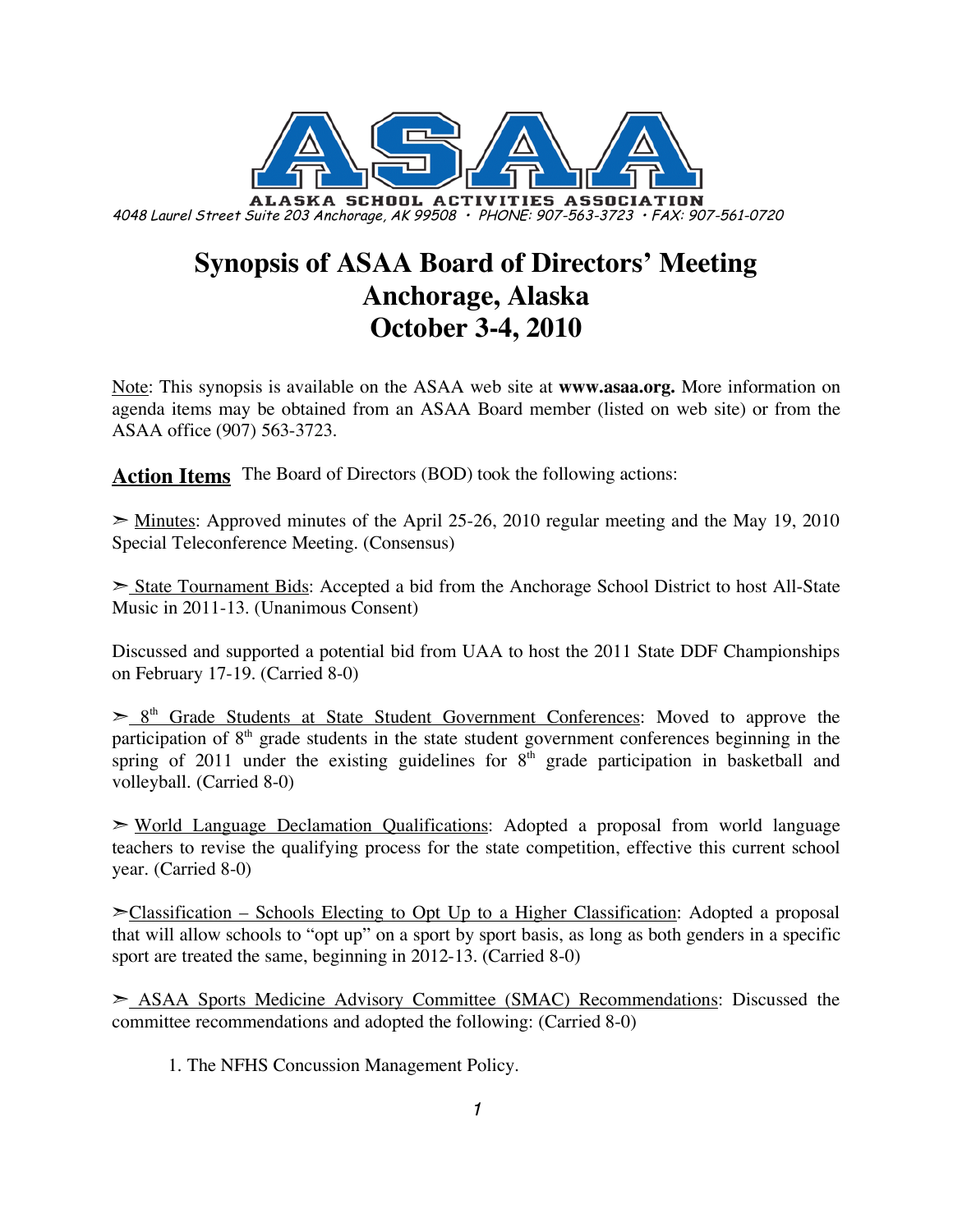- 2. Medical coverage procedures at state tournments
- 3. Future committee meeting dates January 11-12, 2011 and October 11-12, 2011

The board did not adopt the committee recommendation that all coaches be required to take the free, on-line Concussion Management Course, but it does strongly suggest that all coaches take this short course to gain this crucial knowledge to protect the health of student athletes and to reduce the school's liability exposure. Directed the executive director to correspond directly to superintendents on this matter.

**Reports** The BOD heard the following reports:

- Board Members
- State Tournaments
- Finance Committee
- Student Government
- Officials/Coaches/WPI/NFHS Leadership Conference
- Marketing
- Executive Director

**Public Comments** Comments were made on the proposed amendments to the Classification System.

**Workshop Items** The BOD discussed the following items in workshop:

1. "Play for Keeps" - Updates: Reviewed statistics for the 2009-10 school year and how they compare with 2008-09, heard a report on current grants, heard a report on the recent meeting with Al Parrish, CEO of Providence Hospital, on ASAA's wellness/fitness campaign, heard of plans to reformat the Advisory Board, heard a report on the recent meeting with the Commissioner of Education, Larry LeDoux, reviewed the new "Play for Keeps - Win for Life" brochure which is available to schools on line for duplication, reviewed the banners sent to all member schools and discussed the new state tournament banners, reviewed the new Distracted Driving ads produced under a AHSO grant, and reviewed and discussed the Concept Proposal presented to the Commissioner of Ed. promoting expansion of the program into nutrition/wellness and job skill acquisition.

2. Coaches Education/Coaches Certification/Certification Extensions/Sports Medicine Advisory Committee (SMAC) Recommendations: Reviewed the history of coaches education/certification in Alaska, current on-line education, discussed requiring ejected coaches to take an on-line course, reviewed the data on extensions of certification and the number of coaches out of compliance, recommended that superintendents be notified of out-of-compliance coaches in their districts (liability issue), discussed the creation of a master eligibility list of coaches, discussed potential penalties for using non-certified coaches after extensions expire, directed that this be a discussion item during the December meeting.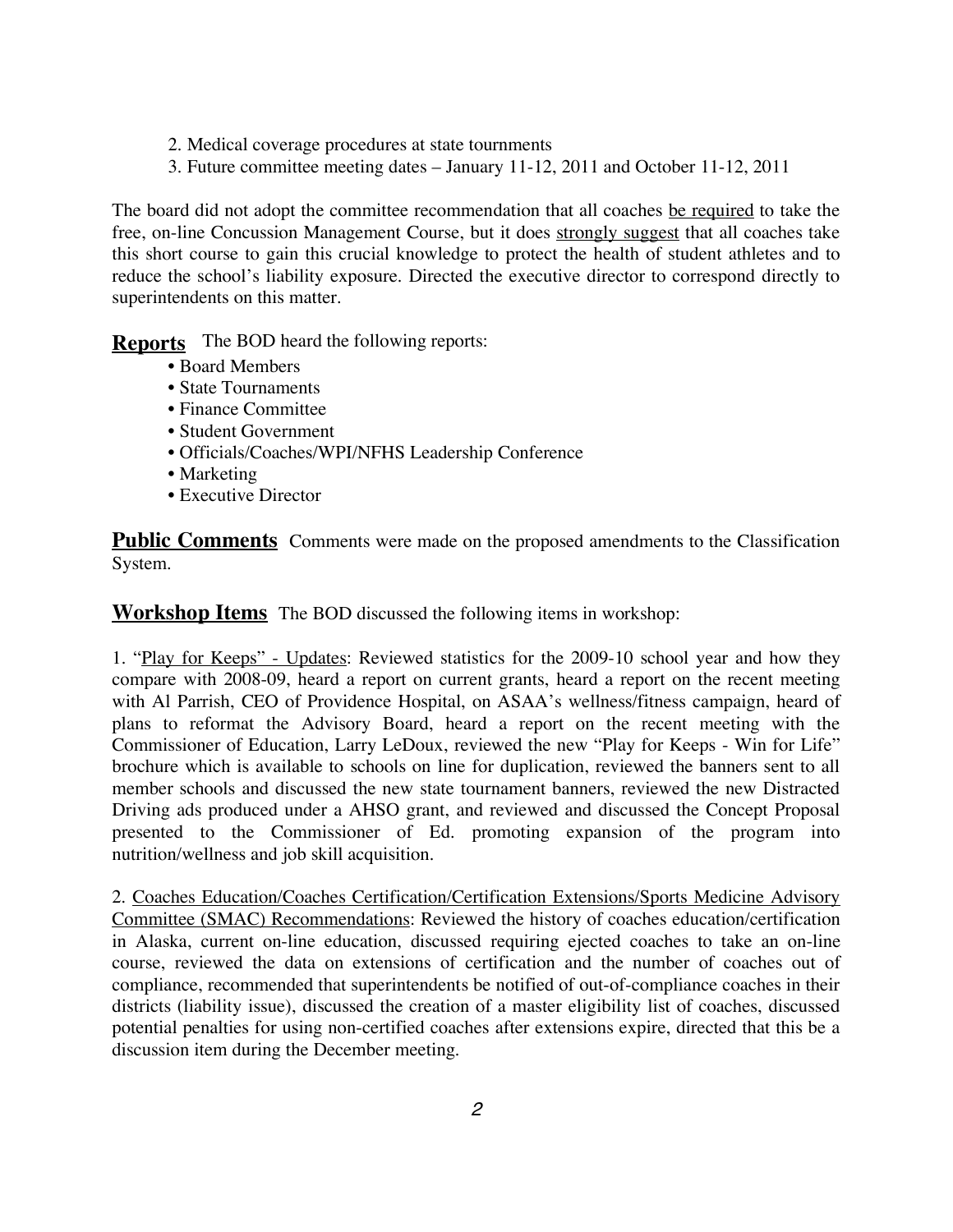Reviewed the first SMAC meeting which was held in July, discussed committee makeup and getting advisory input from other interested medical professionals throughout the state, reviewed the NFHS concussion management policy, discussed medical coverage at state championships and during regular season and conference competitions,

**Tabled Items**: There were no tabled items from the previous meeting.

**Discussion Items** The BOD discussed the following items:

 $\geq$  Bylaws: Discussed the nine ways that the Transfer Rule is applied to member, non-member alternative and member state-wide correspondence programs. The board wonders if the rules can be simplified so that they are better understood. Asked that other state's transfer rules for nontraditional students be examined. This will be discussed further during the December meeting.

Discussed the Practice Rule and the provision for overlapping sports. Asked that the Sports Medicine Advisory Committee (SMAC) provide input on the rule. Asked that the term "nationally recognized activity" be defined. This will receive further discussion during the December meeting.

Discussed the Foreign Student Transfer Rule and how it applies to students in various correspondence programs. ASAA is seeing an increased number of students from Belgium who are graduated seniors and are therefore ineligible.

 $\geq$  Policies: Discussed the need to adopt policy definitions which deal with the following areas–

- Prospective Player
- Camps
- Conditioning
- Clinics
- Summer Travel Teams
- Out-of-Season
- Practice
- Coach

There will be further discussion during the December meeting following regional input.

 $\geq$  Media Policy: Discussed the need for a comprehensive policy on how ASAA deals with the various media types. Reviewed a first draft of a staff proposal. This will be reviewed again during the December meeting.

 $\geq$  Bylaw Amendment – Licensing Sports Officials with Sexual Abuse Records: Discussed the potential for a convicted sexual offender to seek certification as a sports official. After reviewing an opinion of legal counsel, directed the executive director to send out a proposed bylaw amendment which would enable ASAA to deny certification to such an individual. This will be an action item during the December meeting.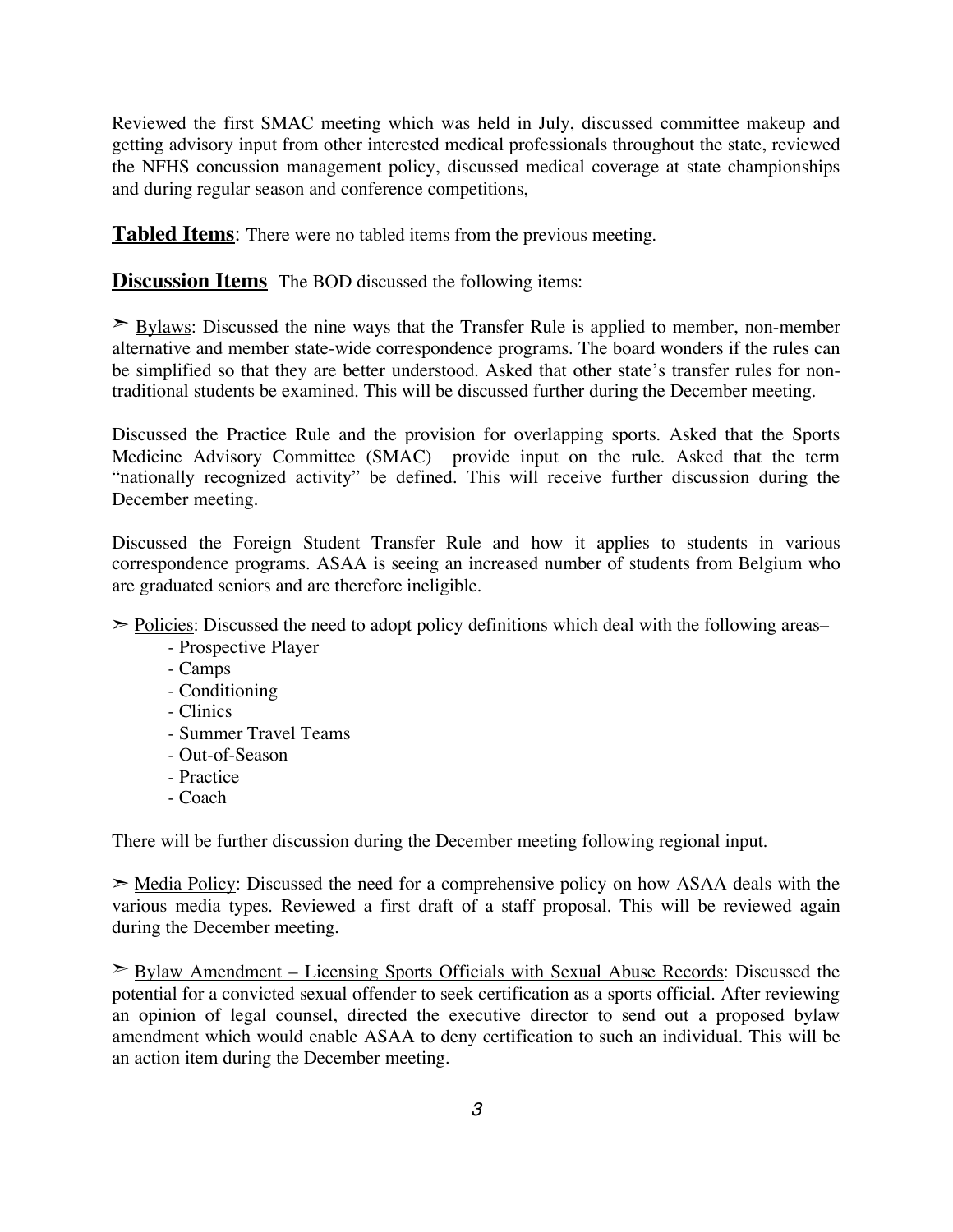Ad Hoc Classification Advisory Committee Report: Heard a committee report presented by committee chair, Billy Strickland, of Bethel. After discussing the report and hearing public input from Nenana and Petersburg, the board stated that it intends to adopt the following reclassification numbers for basketball during the December meeting, based on the October 2009 student count in grades 9-12.

 $1A - 5-60$ 

- 2A 61-180
- 3A 181-540
- 4A 541 and above

Classification numbers for the remaining activities will be determined following a workshop during the December meeting. The board stated that any changes to classification will begin in 2012-13.

The board adopted the following time frame for implementation of classification changes:

| Nov. 1, 2010 -   | ASAA will release classification proposal for basketball based                                   |
|------------------|--------------------------------------------------------------------------------------------------|
|                  | on new numbers                                                                                   |
| Dec. 14, 2010 -  | board will adopt classification changes in all sports and<br>activities                          |
| Feb. 19, 2011 -  | deadline for schools to "opt up" on a sport by sport basis by<br>notifying ASAA                  |
| Feb. 22, 2011 -  | board will approve requests to "opt up"                                                          |
| Apr. 19, 2011 -  | board will approve changes to conferences and berths to state<br>tournaments to begin in 2012-13 |
| July/Aug. 2012 - | classification changes will go into effect                                                       |
|                  |                                                                                                  |

The board also discussed the potential of a 16 team 1A state basketball tournament as part of the classification proposal.

 Ad Hoc Season Calendar Advisory Committee Report: Reviewed and discussed the committee's final calendar proposal for 2011-12. The proposed calendar is posted at http://asaa.org/calendarevents/pdf/201112ProposedCalendar.pdf

 $\geq$  Nordic Skiing – Western Alaska Season: After discussion on the ski/biathlon season sponsored by some school districts in central and western Alaska, the board decided that it is not an ASAA sanctioned activity and ASAA rules do not apply.

 $\geq$  All-State Music Festival – On-Line Auditions: Discussed a request from Cam Bohman, ASAA music coordinator, to implement on-line auditions for the band, orchestra and choirs. Adopting such a program would require the development of software or the use of an existing service. Discussion followed on how to cover the cost of this service. The board asked that a detailed proposal be developed for the December meeting.

<sup> $\geq$ </sup> " Delta Junction High School in Fall Coed Soccer Conference: Heard a report on a recent controversy concerning Delta Jct. High School playing in the fall Borealis coed soccer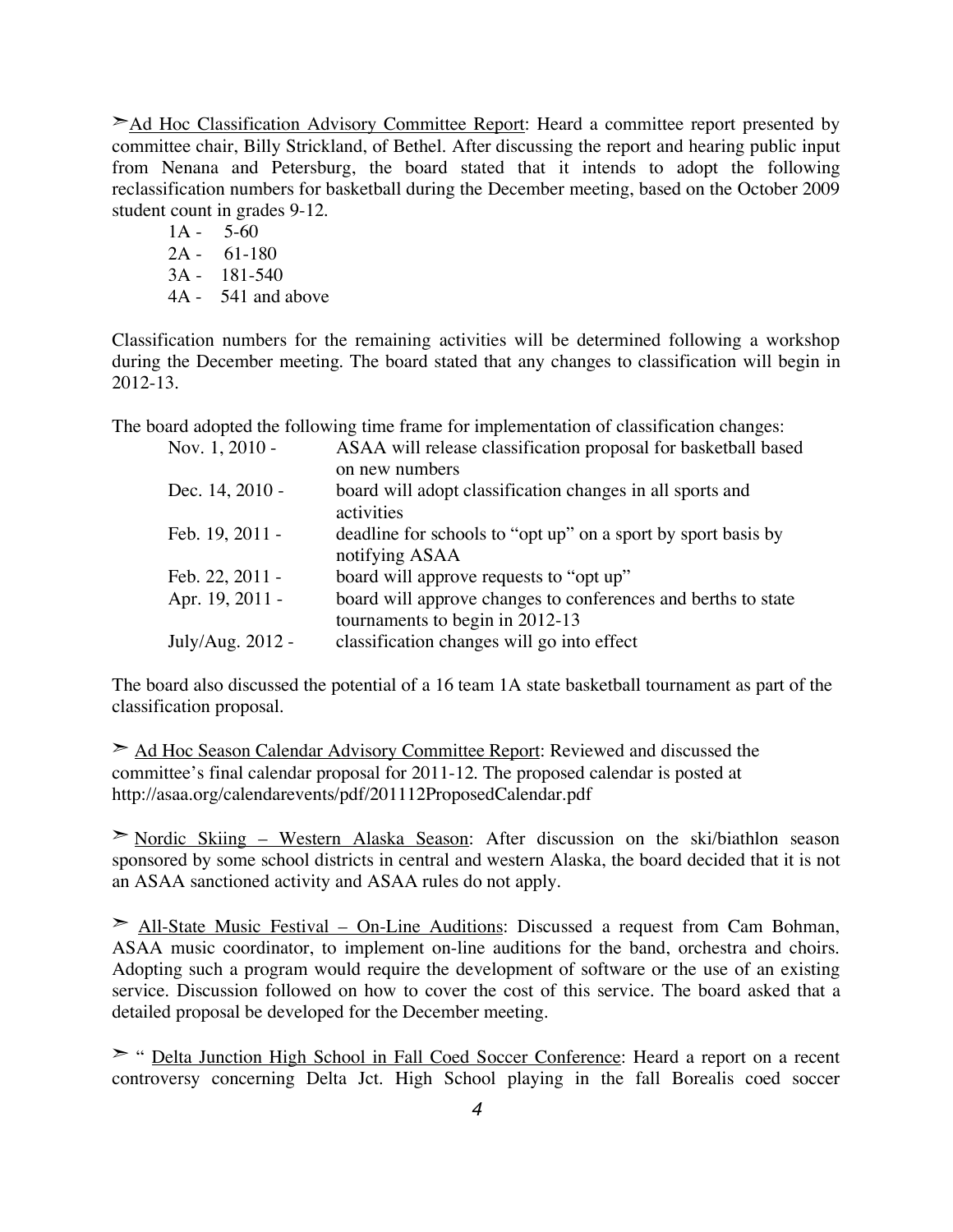conference although the school has not been placed in the conference by the board of directors. Evidently, the school has been doing this for a number of years without drawing notice by ASAA. Other schools in the conference are not opposed to Delta Jct.'s membership, so the board has decided to take official action during the December meeting.

 $\geq$  Game Ejection/Suspension Penalty in Football: Discussed the application of the suspension rule to football which has an 8 game season compared to other sports which have up to a 22 game season (volleyball, hockey, basketball, baseball, softball). A student ejected early in a football game must sit out the rest of that game and the next game which can be nearly 25% of the regular season. There was no board interest in further discussion on this subject.

 $\geq$  Basketball – At-Large Berths: Reviewed previous proposals to create at-large berths for the 4A state basketball tournament with selection based on the WPI. The concern is that the present configuration can leave one of the better teams out of the state tournament. Current:

 Cook Inlet Conference – 3 berths Northern Lights Conference – 3 berths Mid Alaska Conference – 1 berth Southeast Conference – 1 berth

Proposed:

 Cook Inlet Conference – 2 automatic berths Northern Lights Conference - 2 automatic berths Mid Alaska Conference – 1 automatic berth Southeast Conference – 1 automatic berth Other – 2 berths determined by selecting the two teams with the highest WPI from the remaining teams statewide.

The board will take action on this item during the December meeting. Any change will take place in 2011-12.

 $\geq$  Strategic Planning: Agreed to begin a new strategic planning process since the past one expired in 2008. This will be a discussion/action item during the December meeting.

>Alaska Association of Basketball Coaches: Heard a presentation by coach David Porter, Houston High School, on the reorganization of an association of basketball coaches. Discussion ensued on the relationship of the association to ASAA. He also announced plans for an all-star basketball game to be played at Colony High School on April 9. The board determined that only graduating seniors may play in the game since it is outside of the high school season and they will be representing their schools.

 $\geq$  Cross-Country Running: Reviewed the existing policy under which member state correspondence program students may qualify for the state tournament. Following discussion on a misinterpretation of the rule by a member school, the board stated that the existing rule should be enforced as written.

Discussed a coaches' concern with the existing deadlines for substitution in the state meet. The proposal requests that last minute substitutions be allowed. This will be further discussed during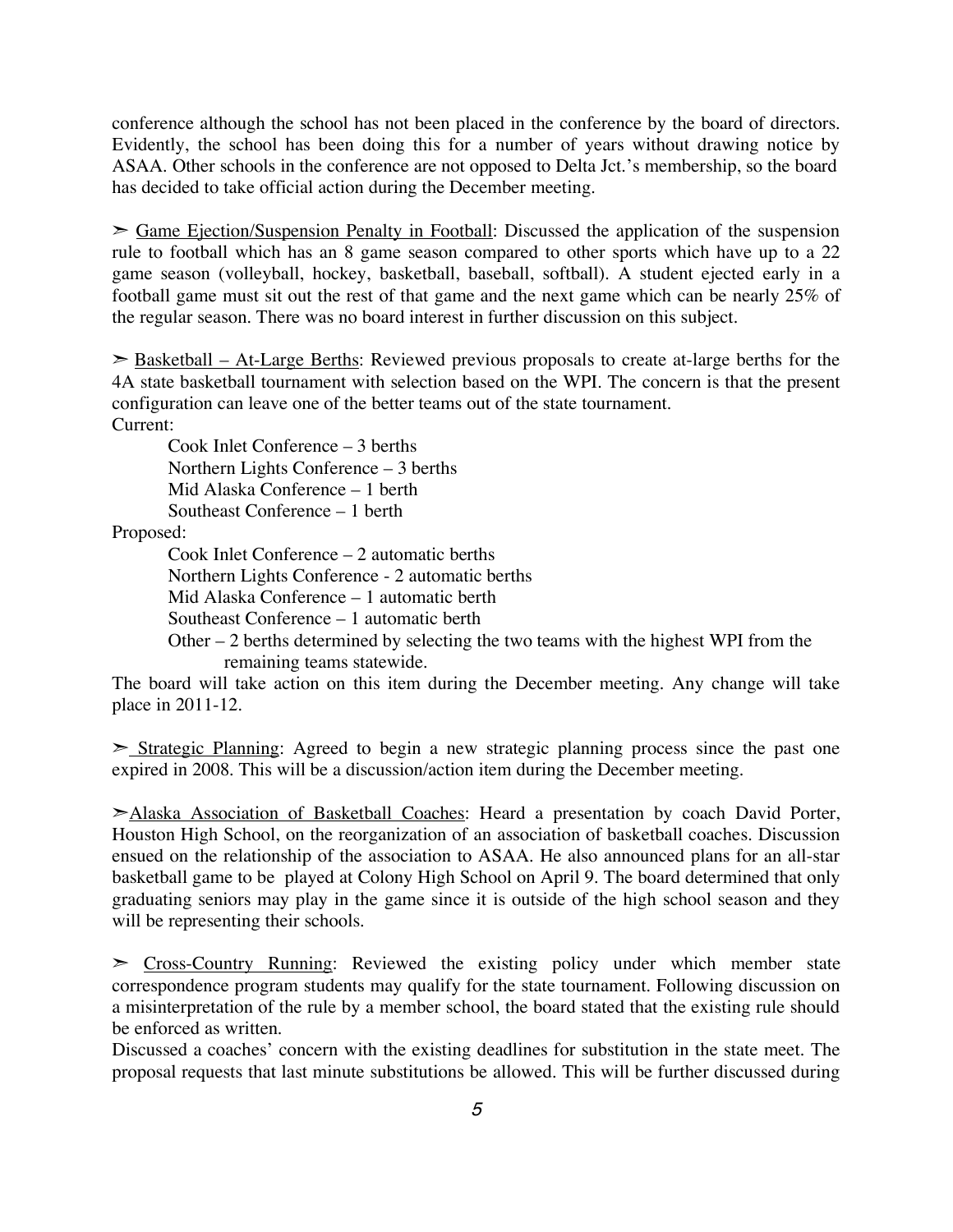the December meeting.

After discussion, did not support sending Alaskan cross-country teams to a proposed national championship.

 $\geq$  HSGQE and the 8 Semester Rule: Heard of recent requests to consider not passing all parts of the HSGQE a hardship for the purpose of granting waivers to  $5<sup>th</sup>$  year seniors. The board confirmed the executive director's determination that this alone should not be considered a hardship for the purposes of eligibility determination.

#### **Student Hearing**

Skyview High School – Academic and Transfer Rule Appeal

#### **Items for December Meeting -** December 13-14, 2010 – Embassy Suites Hotel, Anchorage

#### **Workshop**

1. Classification – Conferences other than Basketball 2.

### **Reports**

1.

#### **Discussion**

- 1. Cheerleading as a Sport
- 2. Cross-Country Running-Deadlines
- 3. State Basketball Tournament

a. 2010 Final Report

- b. 1A Tournament Format
- 4. Coaches Certification/Extensions/Penalties
- 5. Transfer Rule Non-Traditional Students
- 6. Practice Rule
- 7. Graduated Foreign Student
- 8. Media Policy
- 9. Out-of-Season Policy Definitions
- 10. All-State Music- On-line Auditions

11.

## **Action**

- 1. 2011-12 Calendar Adoption
- 2. Election of Officers
- 3. Adoption of Classification Changes
- 4. Coed Soccer Conference Delta Junction High School Request